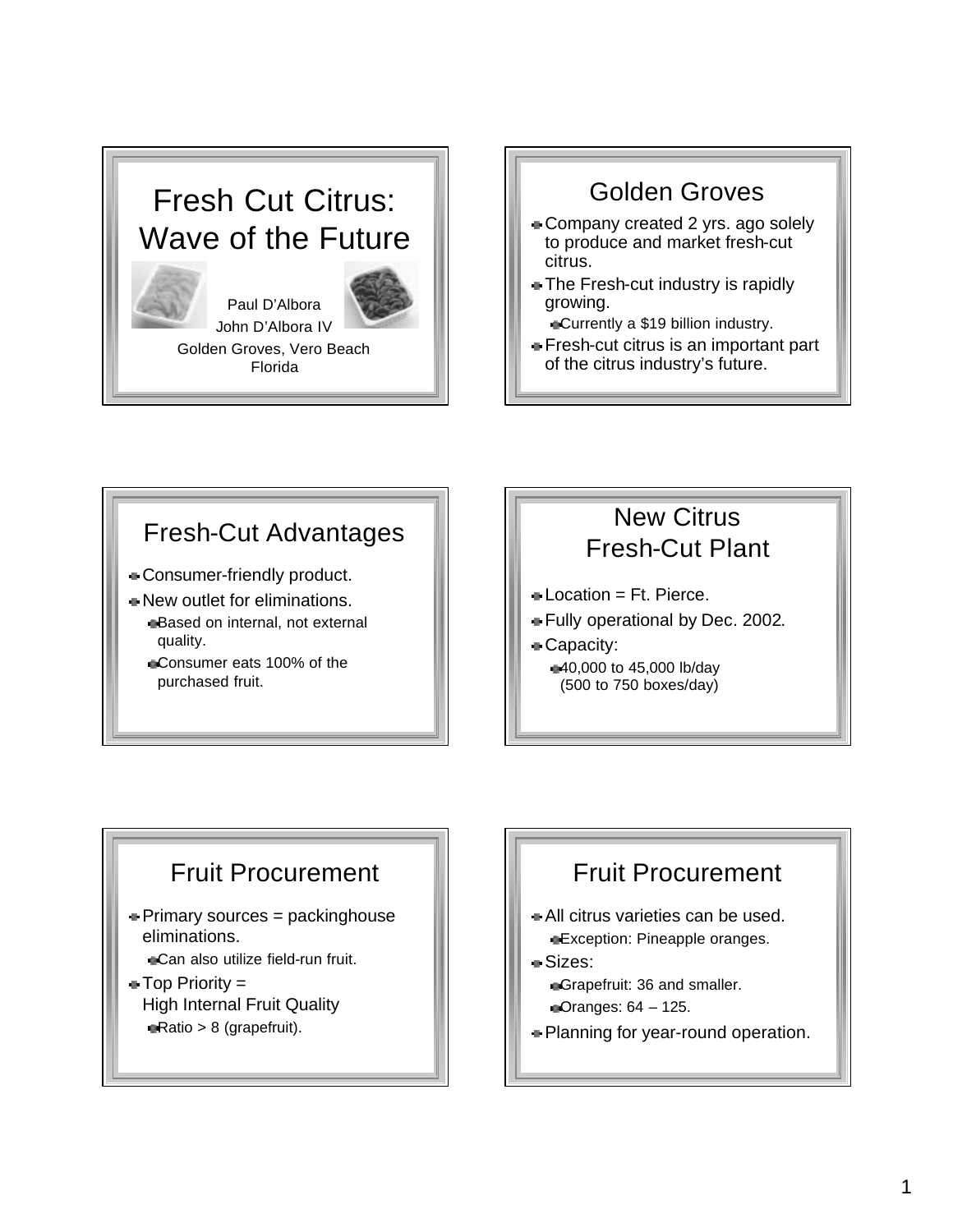#### The Process Initial Processing Line

- Single bin dump system.
- $\blacktriangleright$  Hot water bath (176 $\blacktriangleright$ F).
- **Perforator.**
- Enzyme infusion.
- Heat tunnel (enzyme incubation).





#### **Markets**

- Primary = Food Service.
	- Sysco, PYA Monarch, Red's Market, US Foodservice, etc.
	- School districts, colleges, and universities.
	- Nursing homes and hospitals.
	- **Hotels, cruise lines, and airlines.**

### Other Market **Opportunities**

- Use as garnishes in restaurants, etc.
- **High quality juice.** Once peeled, fruit can be squeezed.
- **Drganic markets.**

## Sanitary Controls

- HACCP certified following freshsqueezed juice standards.
- USDA inspections for fruit quality and packed product.
- Third party audits regularly conducted.